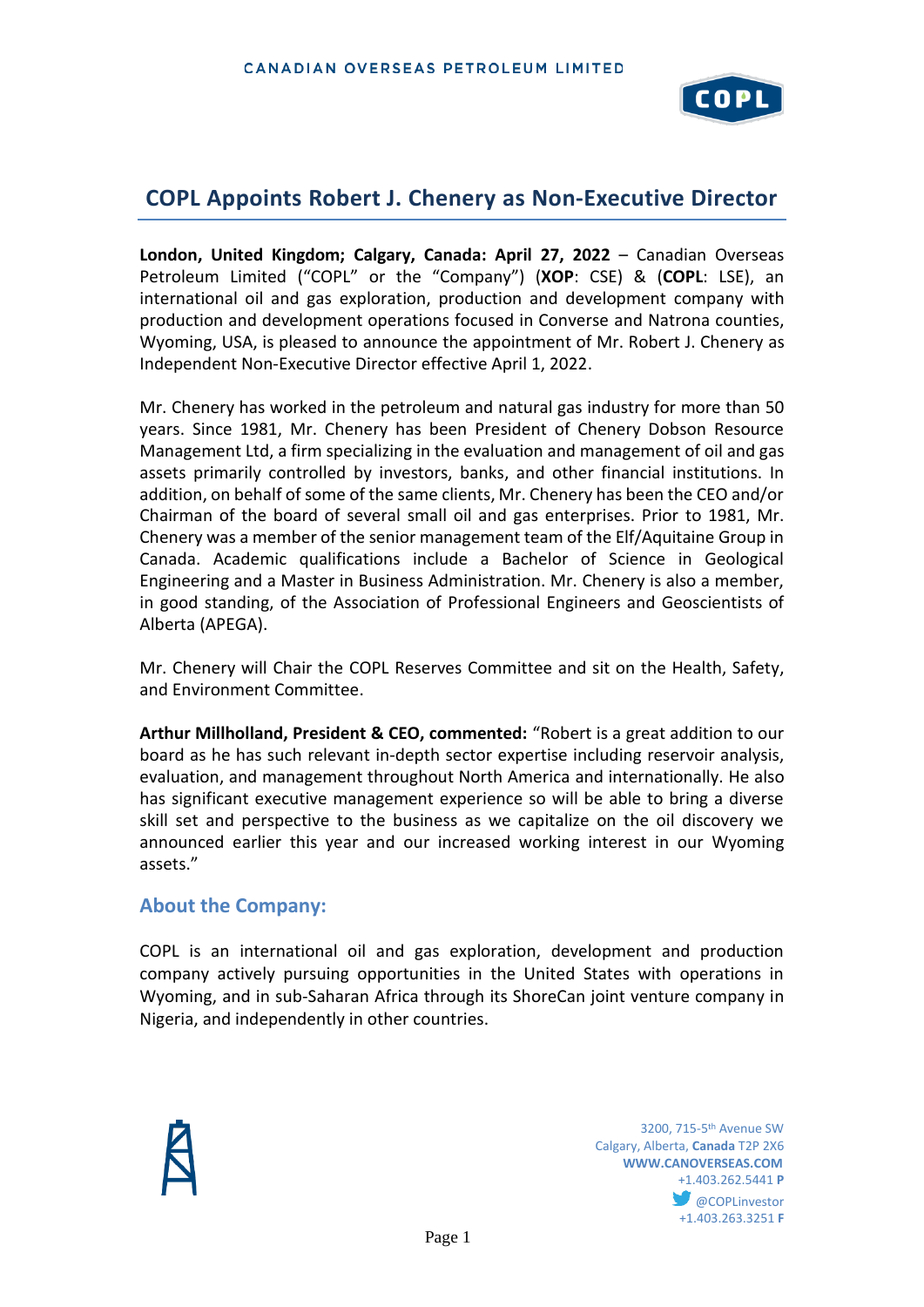The Company's Wyoming operations are one of the most environmentally responsible with minimal gas flaring and methane emissions combined with electricity sourced from a neighbouring wind farm to power production facilities.

# **For further information, please contact:**

**Mr. Arthur Millholland, President & CEO Mr. Ryan Gaffney, CFO** Canadian Overseas Petroleum Limited Tel: + 1 (403) 262 5441

**Cathy Hume** CHF Investor Relations Tel: +1 (416) 868 1079 ext. 251 Email: cathy@chfir.com

## **Charles Goodwin**

Yellow Jersey PR Limited Tel: +44 (0) 77 4778 8221 Email: copl@yellowjerseypr.com

#### **Peter Krens**

Equity Capital Markets, Tennyson Securities Tel: +44 (0) 20 7186 9033

#### **Alex Wood & Keith Dowsing**

Joint Broker Alternative Resource Capital AW: +44 (0) 7559 910872 KD: +44 (0) 7559 910873

#### **Andrew Chubb / Neil Passmore**

Advisors/Joint Brokers Hannam & Partners +44 (0) 20 7907 8500

## The Common Shares are listed under the symbol "XOP" on the CSE and under the symbol "COPL" on the London Stock Exchange.

*This news release contains forward-looking statements. The use of any of the words "initial, "scheduled", "can", "will", "prior to", "estimate", "anticipate", "believe", "should", "forecast", "future", "continue", "may", "expect", and similar expressions are intended to identify forward-looking statements. The forward-looking statements contained herein are based on certain key expectations* 



 $3200, 715-5$ <sup>th</sup> Avenue SW Calgary, Alberta, **Canada** T2P 2X6 **WWW.CANOVERSEAS.COM** +1.403.262.5441 **P @COPLinvestor** +1.403.263.3251 **F**